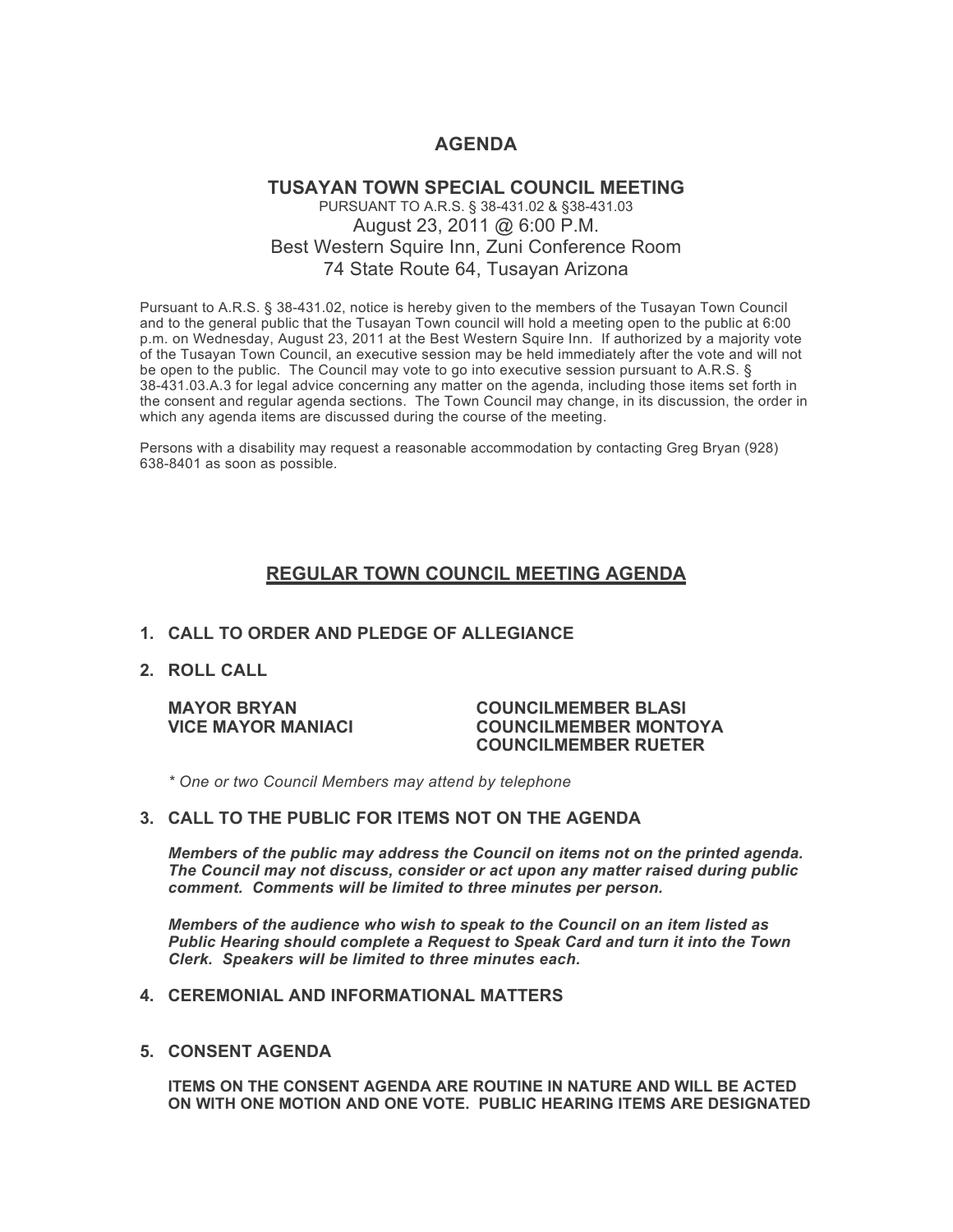**WITH AN ASTERISK (\*). MEMBERS OF THE COUNCIL OR STAFF MAY ASK THE MAYOR TO REMOVE ANY ITEM FROM THE CONSENT AGENDA TO BE DISCUSSED AND ACTED UPON SEPARATELY.**

**Consideration and possible approval of Administrative/Treasurer's Report**

Acceptance of the Finance Report Approval of the Payment of Bills Approval of Minutes

# **6. COMMITTEE REPORTS**

# **7. ITEMS FOR ACTION**

**Consideration and possible approval of authorization to pay in full or as partial payment furniture for the Town Office Modular to include custom made Dias and other office furniture in an amount not to exceed \$30,000 thirty thousand dollars.**

**Consideration and possible approval of an amendment to the agreement with LVA Planning Services for work to be completed on the newly submitted Stilo Development Projects.** 

**Consideration and possible approval of direction to the Town Manager to request Chase Bank to issue a Town credit card authorized by the Mayor and Council for use by the Town Manager to cover Town expenditures that require use of a credit card with a recommended limit not to exceed \$5000.00 at any given time.** 

- **8. ITEMS FOR DISCUSSION**
- **9. TOWN MANAGER'S AND STAFF REPORTS**
- **10. SET AGENDA AND ACTION ITEMS FOR NEXT MEETING**
- **11. COUNCIL MEMBERS' REPORTS**
- **12. MAYOR'S REPORT**

# **13. MOTION TO ADJOURN INTO EXECUTIVE SESSION for the following purpose:**

**The Council may wish to go into Executive Session pursuant to A.R.S. Section A.R.S. 38-431.03.A.3 & A.4 for discussion and consultation with the Town Attorney in order to receive legal advice concerning items on the agenda and to give directions concerning the following:**

**Pursuant to A.R.S. Section 38-431.03.A.3 and A.4 for discussion and consultation with the Town Attorney in order to receive legal advice and to give directions concerning Stilo Development and related zoning.** 

#### **CERTIFICATION OF POSTING OF NOTICE**

The undersigned hereby certifies that a copy of the foregoing notice was duly posted at the General Store in

Tusayan Arizona on this equivalent of the month of August in the year 2011, the Agenda of the Tusayan